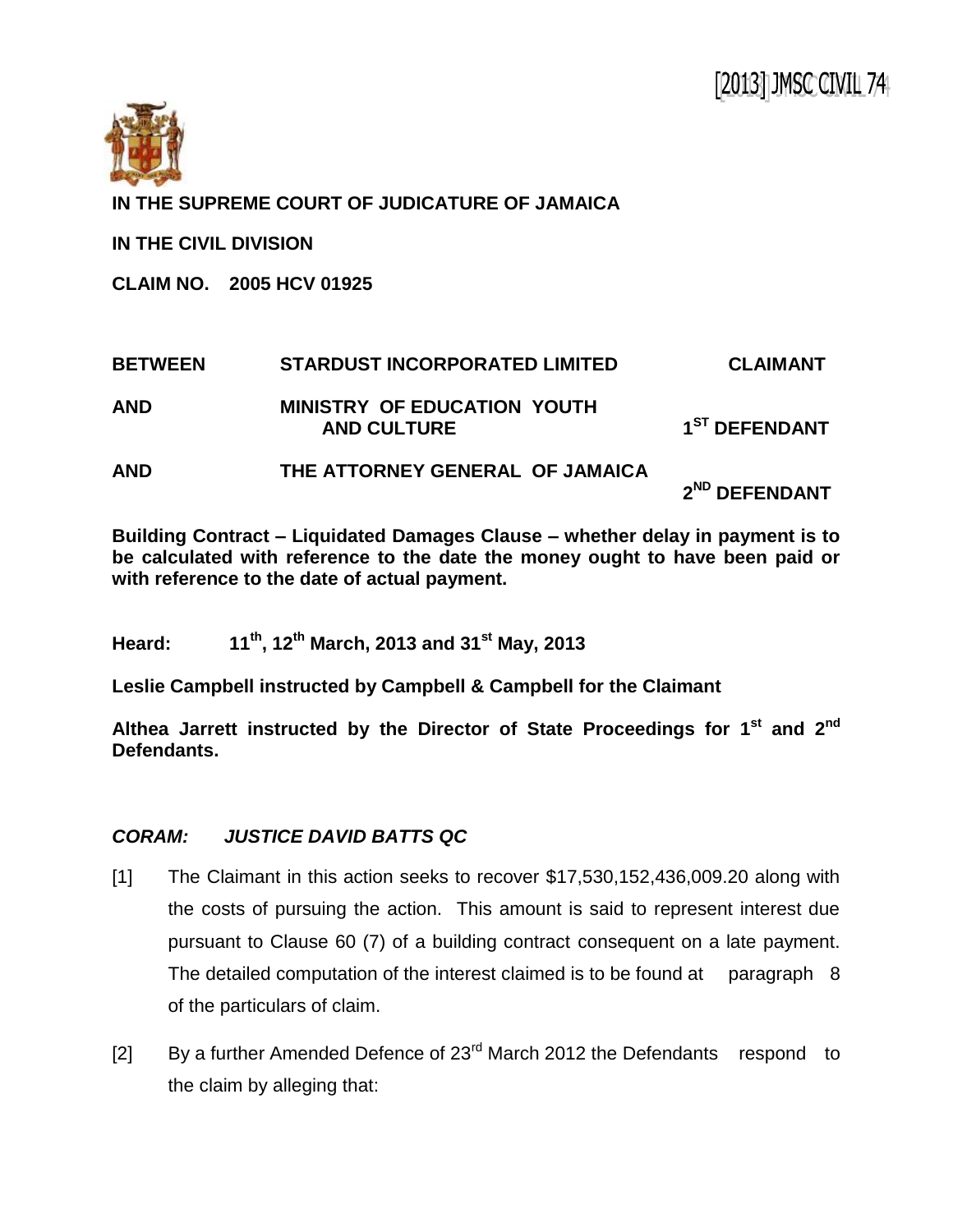- a. The Defendant did not make good maintenance defects [as per Clause 48 of the contract] until 26 July 1996.
- b. The certificate of completion maintenance and defects was signed off on December 9<sup>th</sup> 1996 and sent to the Claimant by letter dated December 10, 1996.
- c. The Claimant gave certain directions as to payment and that it should be directed to Ronham and Associates Ltd. and this contributed to the delay in making payment [see letter dated December  $18^{th}$  2000].
- d. That Ronham Associates Ltd. gave an irrevocable commitment not to bring any legal action against the  $1<sup>st</sup>$  Defendant and this commitment was binding on the Claimant.
- e. That the claim is barred by statute of limitation.
- [3] The Claimant's witness was Mr. Vincent Lachman who was extensively cross examined. The Defendant's sole witness was Keith Atkinson who was also cross examined. An agreed Bundle of documents [Exhibit 1] completed the evidence. At the end of the day however and having reviewed the evidence the most material facts were not in dispute nor indeed were the terms of the contract. The issue centers on the interpretation to be given to certain terms of this construction contract as well as how certain conduct and circumstances impacted the application of the terms of the contract.
- [4] The contract is found at Tab. 33 of Exhibit 1. It is for the construction of block and steel buildings together with the installation of all electrical plumbing, joinery finishes, supporting infrastructures, external facilities and sanitary conveniences and the refurbishing of existing buildings, repairs to roofs, doors, windows, floors and sanitary conveniences. The engineer for the project, and this is common ground between the parties, was the National Housing Development Corporation.
- [5] The clause which falls for consideration is Clause 60 (7).

"60 (7) FINAL ACCOUNT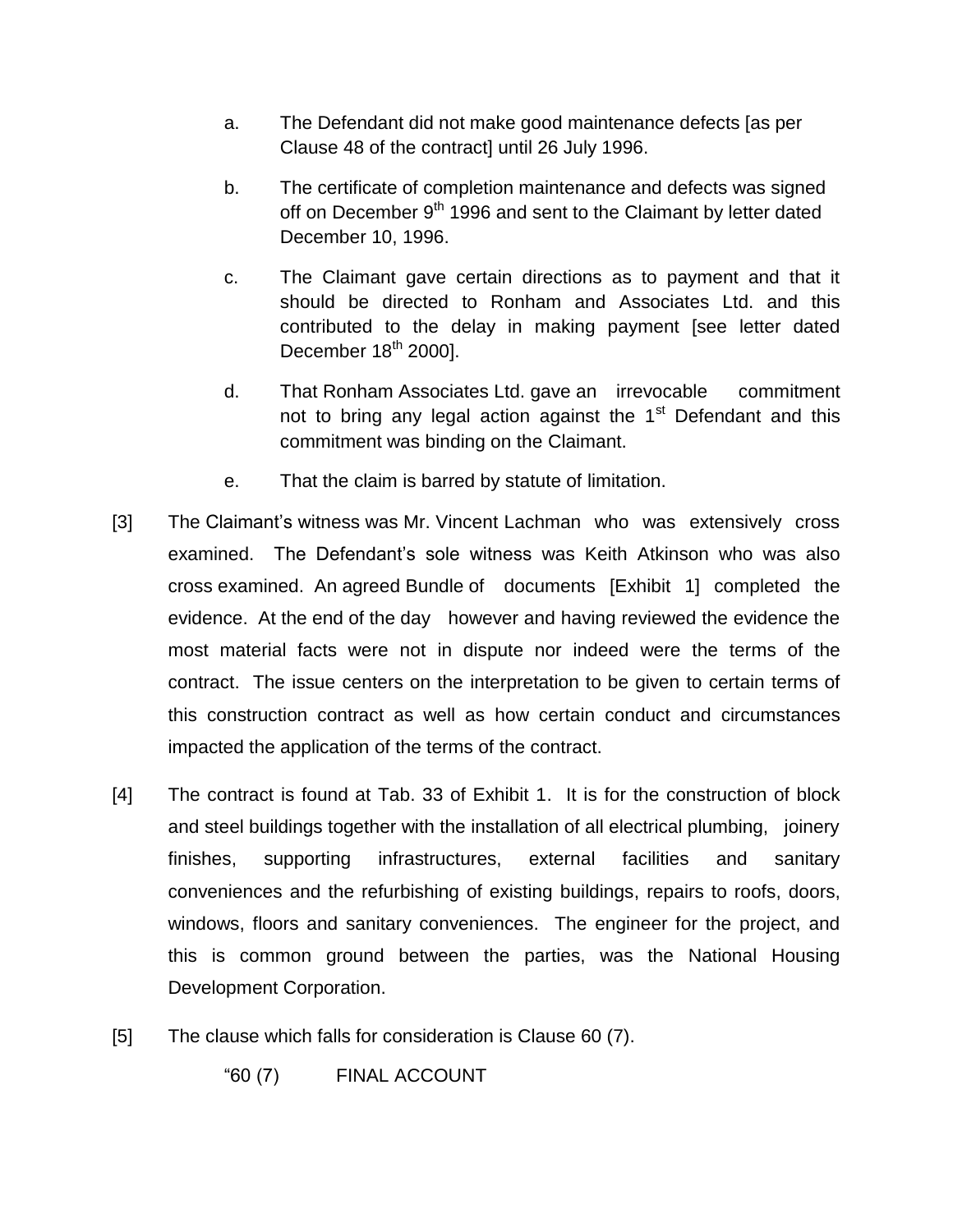- a. Not later than 3 months after the date of issue of the Maintenance Certificate the Contractor shall submit a draft statement of Final Account and supporting documentation to the engineer showing in detail the value of the work done in accordance with the contact together with all further sums which the Contractor considered to be due to him under the contract up to the date of the Maintenance Certificate (hereinafter called 'Contractors Draft Final Account")
- b. Within 3 months after receipt of the contractors draft final account and of all information reasonably required for its verification the Engineer shall determine the value of all matters to which the contractor is entitled under the contract. The Engineer shall then issue to the Employer and the contractor a statement (hereinafter called the "Engineers Draft Final Account") showing the final amount to which the Contractor is entitled under the contract. The Employer and Contractor shall sign the Engineer's Draft Final Account as an acknowledgement of the full and final value of the work performed under the Contract and shall promptly submit a signed copy (hereinafter called "the Final Account") to the Engineer.
- c. On receipt of the Final Account the Engineer shall promptly prepare and issue to the Employer and the Contractor a FINAL PAYMENT CERTIFICATE certifying any further monies due to the contract. In the event of nonpayment within 45 days of such certificates being delivered to the Employer interest shall accrue to the Contractor on a daily basis at a rate of 30 per cent compounded per day of delay."
- [6] In this matter the evidence from both parties is that the "Maintenance Certificate" referred to in Clause 60(7) (a) is also called the "Certificate of Completion of Maintenance and Defects." This document is at Tab 29 of Exhibit 1. It was signed by the Project Manager on the  $9<sup>th</sup>$  December 1996 and the Technical Director on the  $9<sup>th</sup>$  December 1996. The document certifies that the works were completed and made good on the  $26<sup>th</sup>$  July 1996. The document is issued by the National Housing Development Corporation. (NHDC)
- [7] The Claimant's witness stated that he had prepared and issued the draft final accounts to Garron, the agents of the NHDC, in February 1996. When asked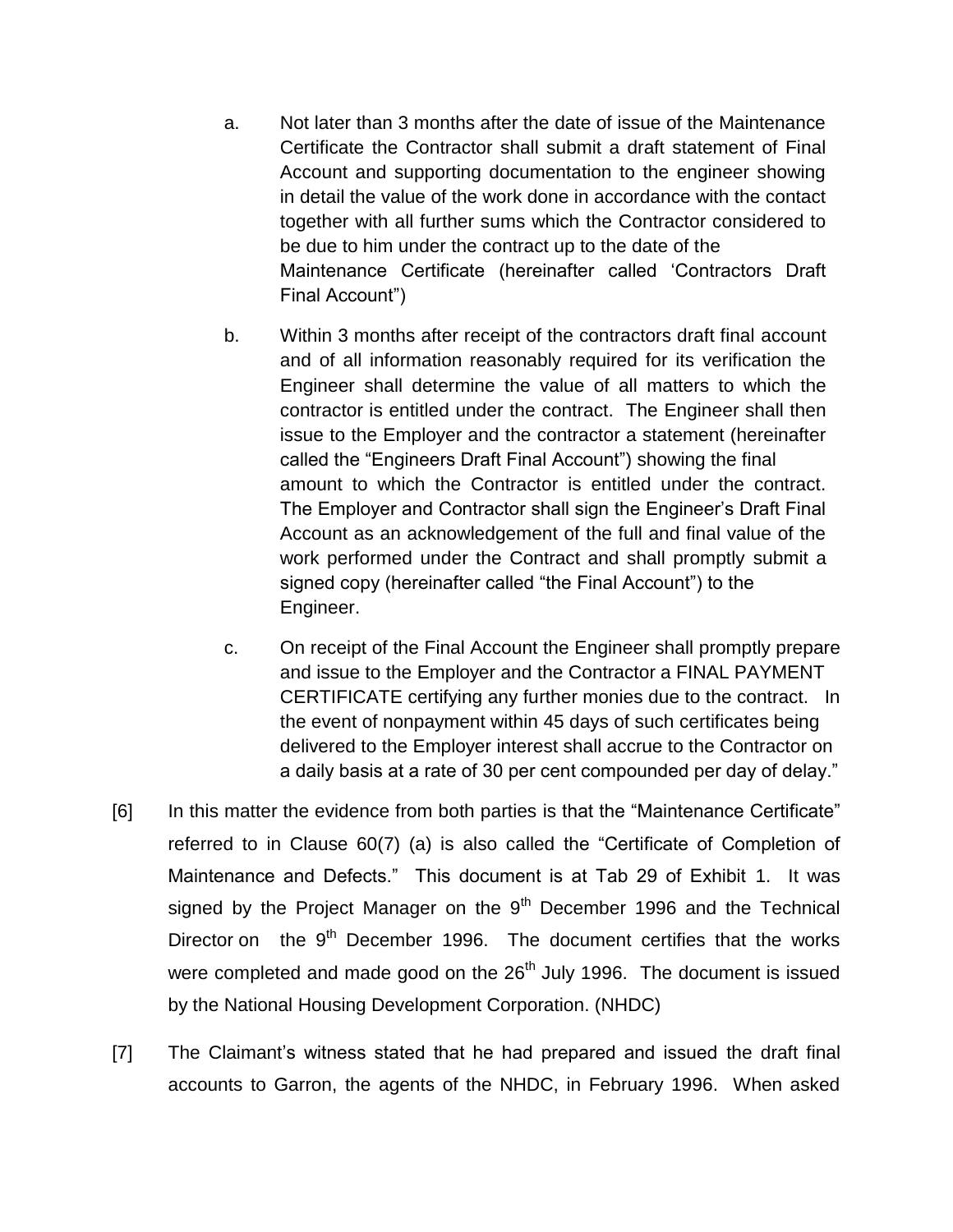why would he do so when the completion was not certified until December 1996, he responded

- "A: It is correct so we did not expect any defects. There were no defects so we feel we could prepare it.
- Q. But no certificate
- A: No, It can be drafted and submitted and client review it and upon defect certificate they could deduct it if defects not represented."

Suffice it to say that this draft account was not produced to the court. In any event if produced in February it would have been months before the maintenance certificate was issued and hence the Defendant, I hold, would have had no contractual obligation to have regard to it.

- [8] In accordance with Clause 60(7)(a) the Claimant's obligation was to submit a draft statement of Final Accounts and "supporting documentation" to the engineer not later than three (3) months after the issue of the Maintenance Certificate.
- [9] The Claimant, and this is also common ground, did submit a draft statement of Final Accounts within 3 months. However the NHDC had concerns, primarily because the draft accounts submitted by the Claimant was not properly supported by documentation. The Claimants witness Mr. Lachman admitted that in the period April 1997 to April 1998 there was disagreement between himself and the NHDC with respect to the supporting documentation. As he admitted in cross- examination he even suggested referral of the matter to arbitration. Several letters e.g. Tab 11 and 12 of Exhibit 1, evidence this fact. The Claimant admitted, and I so find, that he refused to sign the Draft Final Accounts when it was submitted by the NHDC because he considered that his claims were excluded. I find that the dispute between the Claimant and the NHDC was not resolved until March 2000. This is evidenced by the Final Statement of Account (Tab 31 Exhibit 1) which was signed by the Claimant on the  $20<sup>th</sup>$  March 2000. It was not signed by the Defendant until the  $7<sup>th</sup>$  September 2000.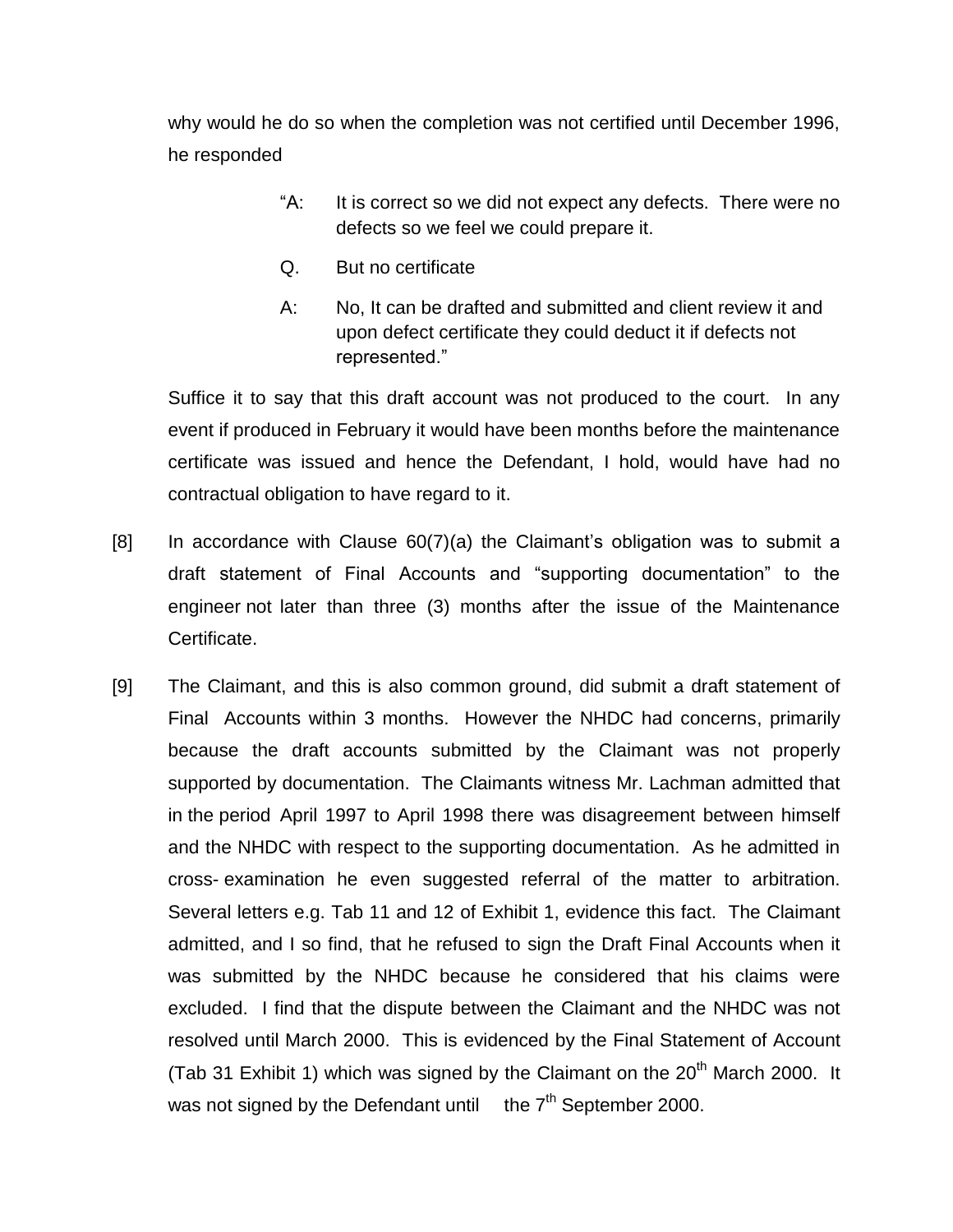- [10] It is therefore apparent that the Engineers duty to prepare a Final Certificate pursuant to Clause 60(7) (c) only arose after September 2000 when the NHDC received the Final Account signed by both the Claimant and the Defendant. The engineer's duty was then to prepare "promptly" the final account.
- [11] Interest according to Clause 60(7) (c) begins to run if the amount due as per the Final Payment Certificate is unpaid 45 days after it was delivered to the employer.
- [12] The Final Payment Certificate is to be found at Tab 32 of Exhibit 1 and bears a date 11<sup>th</sup> December 2000. It was suggested to Mr. Lachman that the Defendant had no obligation to pay until the final payment Certificate was issued. This he denied. In his words,

"Depends on what you call Final Certificate. The Final Certificate is the one I signed."

- [13] I find that Mr. Lachman is in error in this regard. This may well explain his approach to the claim. The terms of the contract are clear. The obligation to pay arises after the Final Payment Certificate has been prepared by the engineers and submitted to the employer. Time under Clause 60(7) (c) runs from non payment of the Final Payment Certificate not the Final Statement of Account.
- [14]. This is not the end of the matter however as it is common ground that payment was not made within 45 days of the submission to the Defendant of the Final Payment Certificate. The Defendant excuses this delay by reference to what they say were contradictory instructions from the Claimant and the resultant need to get legal advice.
- [15] At paragraph 52 of his witness statement Mr. Keith Atkinson stated,

*"By letter dated December 18th 2000 the contractor authorized National Housing Development Corporation to pay directly to Ronham and Associates Fifteen Million Two Hundred and Fifty Two Thousand Nine Hundred and Thirty Dollars (\$15,252,930.00). This arose out of an agreement with Ronham the Electrical subcontractor dated the 4th July 1994 in the sum of Three Million Five Hundred Thousand Dollars (\$3,500,000) owing*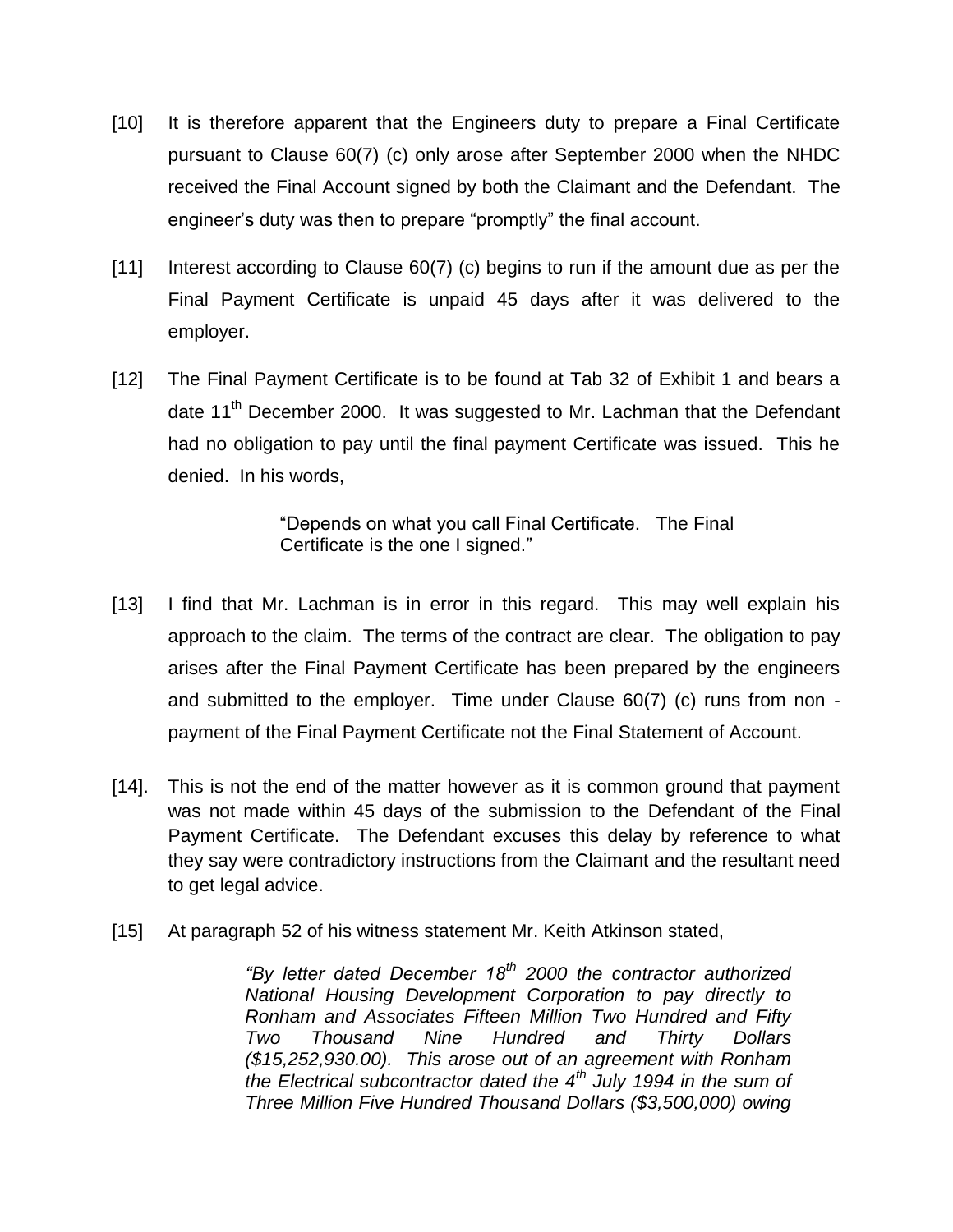*to Ronham with interest. This authorization was done. After Stardust had previously advised the Project Managers (by letter of August 15, 1997) that all "outstanding payments on the contract be made payable to CIBC Manor Park/Stardust Incorporated Ltd."*

[The letter of the  $15<sup>th</sup>$  August 1997 is to be found at [Tab 4 of Exhibit 1, the Bundle of documents]. This was communicated to CIBC by letter dated 21 October 1997 [Tab 6 Exhibit 1].

[16] At paragraph 39 of his Witness statement Mr. Atkinson refers to a letter dated 19<sup>th</sup> March 2001, [Tab 23 Exhibit 1] from the Defendant to the Solicitor General seeking legal advice. That letter ended with the words,

> "Please advise whether the outstanding sums should be paid to the subcontractor who has agreed to indemnify National Housing Development Corporation (our agent) against any further liability for outstanding amounts not satisfied from the final accounts or CIBC Manor Park/Stardust Incorporated.

> I should be grateful for a very early response, so that payment may be effected in this fiscal year."

[17] The response from the office of the Solicitor General was received on the  $30<sup>th</sup>$ March 2001 [Tab 24 Exhibit 1]. The Solicitor General's department in that letter advised that the payment could be made to Ronham & Associates and that,

> "Finally the sub-contractor must be required to indemnify the Ministry and its agent the National Housing Development Corporation from all legal actions."

Payment was made to Ronham Associates on the 31<sup>st</sup> March 2001, [see paragraph 23 Witness Statement of Keith Atkinson and Tab 25 Exhibit 1]. By letter dated  $6<sup>th</sup>$  April 2001 [Tab 27 Exhibit 1] Ronham and Associates accepted the cheque and gave a commitment that they would not bring any further action against the Ministry of Education, It was not the indemnity that the Solicitor had advised be obtained.

[18] It is therefore against this background that at the end of the day, the Claimant's attorney's submission reflected a far more modest claim to interest than his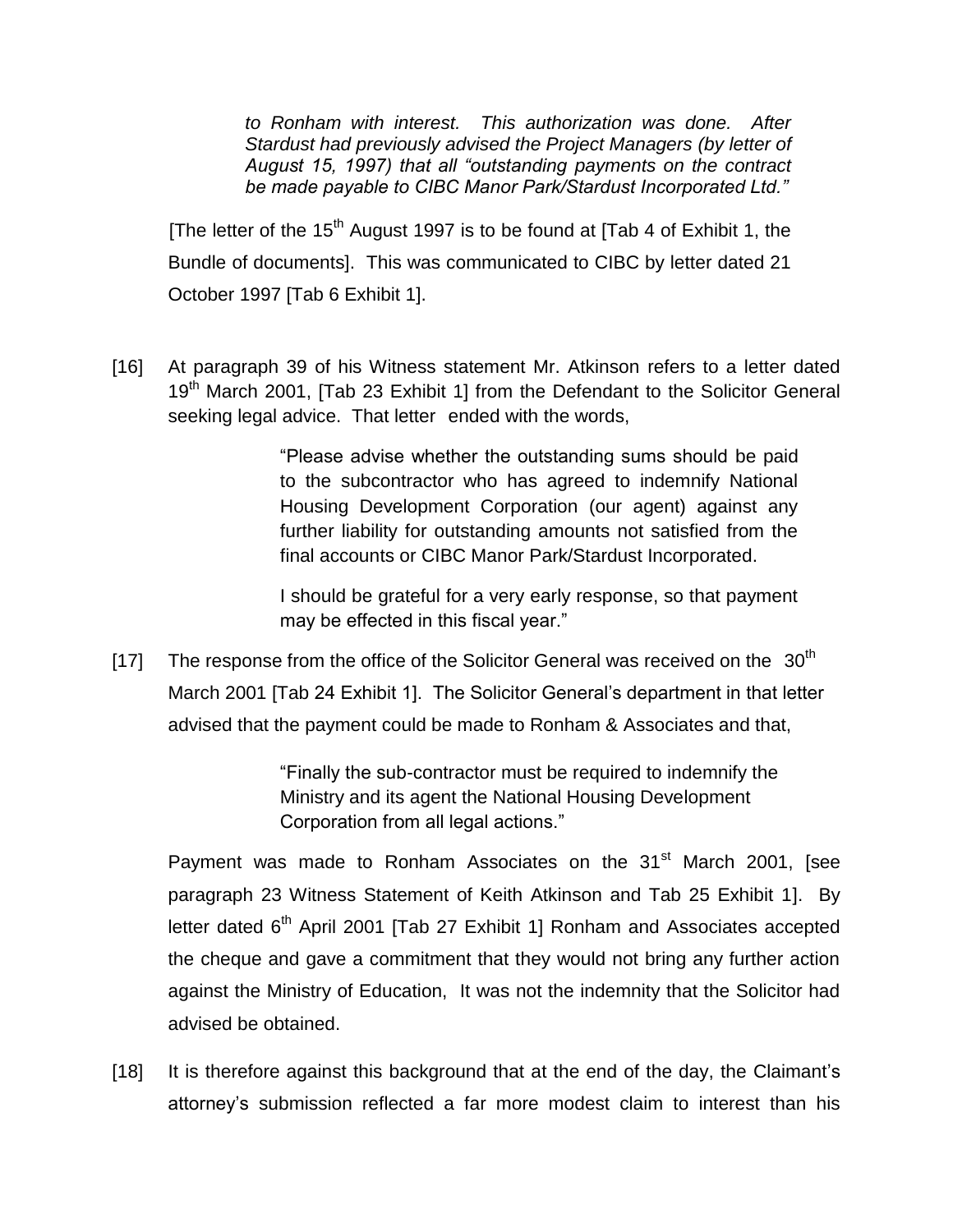statement of case suggested. The submission made orally to me, as I understand it, is that the delay for which the Claimant is liable totals 63 days after the obligation to pay arose. He arrived at this figure in the following way:

- a). The Final Certificate was prepared in March
- b). The engineer's (NHDC) requisitions and concerns should have been completed by end of June.
- c). The Final Certificate ought to have been issued in September but for the delay caused by the Defendant in July. Therefore and before 45 days from September 2000 means payment should have been in October 2000.
- d. Ronham's claim and the Claimant's consequential direction only emerged in December 2000 and is therefore irrelevant.
- e. The cumulative period of delay is therefore, 15+30+18 a total of 63.
- [19] Counsel also submits that the court should not just have regard to the date when the Final account was dispatched, but rather to the date it ought to have been. In this regard he submits,
	- a). The engineer in January 2000 processed the Claimants draft final account within 3 months.
	- b). The Final Certificate was prepared in March 2000
	- c). All the engineers requirements were satisfied by June 2000.
	- d). The Final Account ought therefore to have been signed by Defendant by 5<sup>th</sup> July 2000.
	- e). At latest therefore the Final Certificate ought to have been issued by 1<sup>st</sup> September 2000.
	- f). Payment should therefore have been 45 days thereafter which is the middle of October.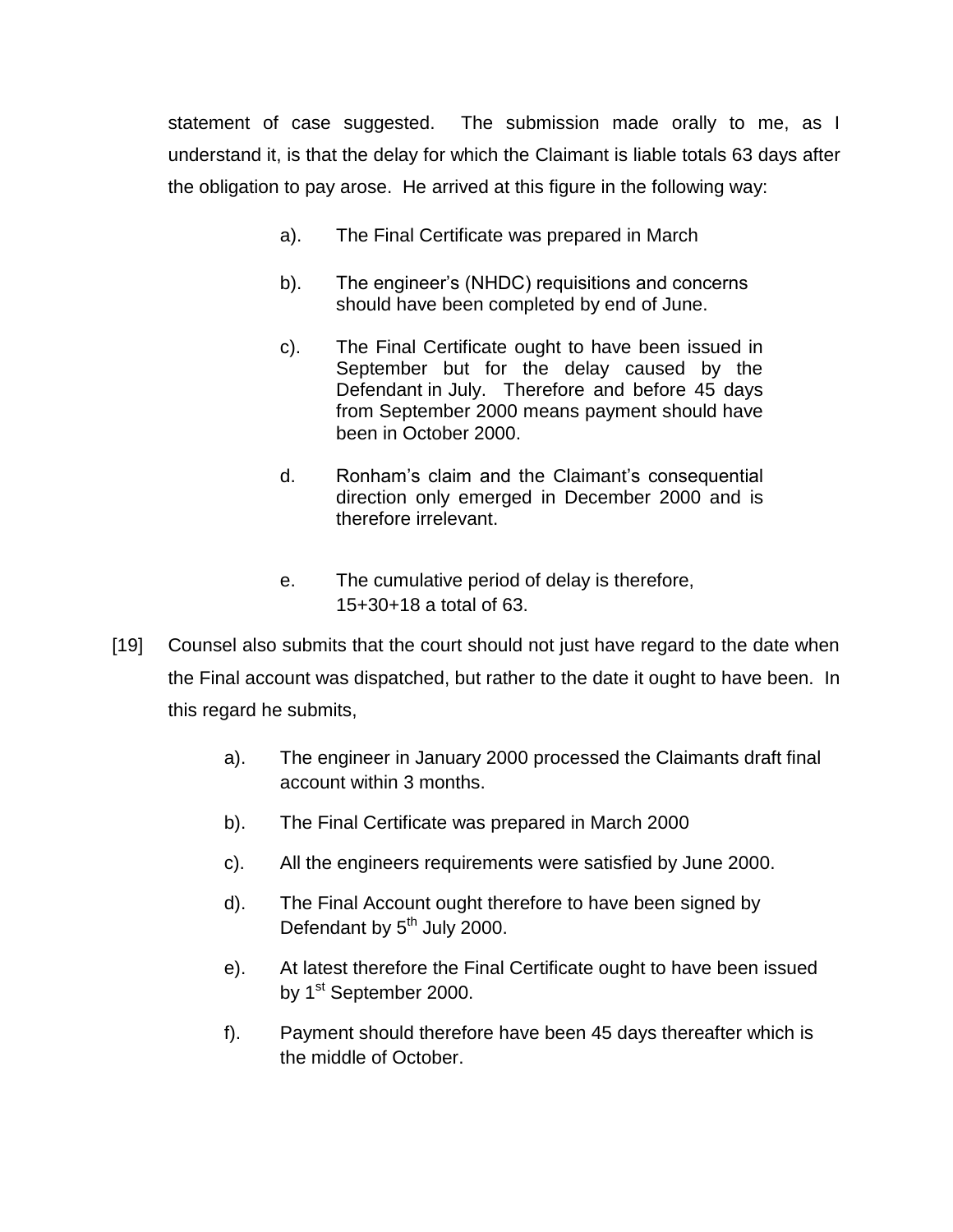- [20] Claimants Counsel relied on the authority of **Henry Boot Construction Ltd. v. Alston Combined Cycles Ltd (No. 2) [2005] EWCA Civ 814**, in support of the submission that the right to payment arose when the engineer's certificate ought to have been issued and not when it was in fact issued. In that case the issue was when did time begin to run for the purpose of computing time under the Limitation of Actions Act, when interim certificates were issued or, whether it was the date of the Final certificate even if that certificate incorporated the interim certificates. Counsel for the employers submitted that the cause of action accrued upon the doing of the work. The engineers certificate was only evidence of the engineer's opinion of what is due to the contractor.
- [21] Dyson J, stated his conclusion on that issue thus,

[Para 50]

"In my judgment, there is nothing in the authorities which requires me to modify the conclusion that I expressed earlier that, upon the true construction of the contract, the right to payment arises when a certificate is not paid in accordance with CL 60(2) or (4) as the case maybe, or when a certificate to which Boot is entitled under Clause 60(2) or (4) is not issued in accordance with the contract."

[22] In relation to interim certificates Dyson J, decided that the cause of action with respect to an interim certificate was separate from the cause of action for a Final Certificate even if the same amount was included in both [see para 56 of his judgment]. In relation to the accrual of the cause of action for interest Dyson J stated,

[Para 77]

"I would therefore hold that the right to claim interest on a sum which should have been certified becomes statute barred six years after that right accrued. If the arbitrator does not identify a date when £x should have certified, then £x is regarded as overdue for payment from the date of the certificate of substantial completion of the works: see clause 60(7)"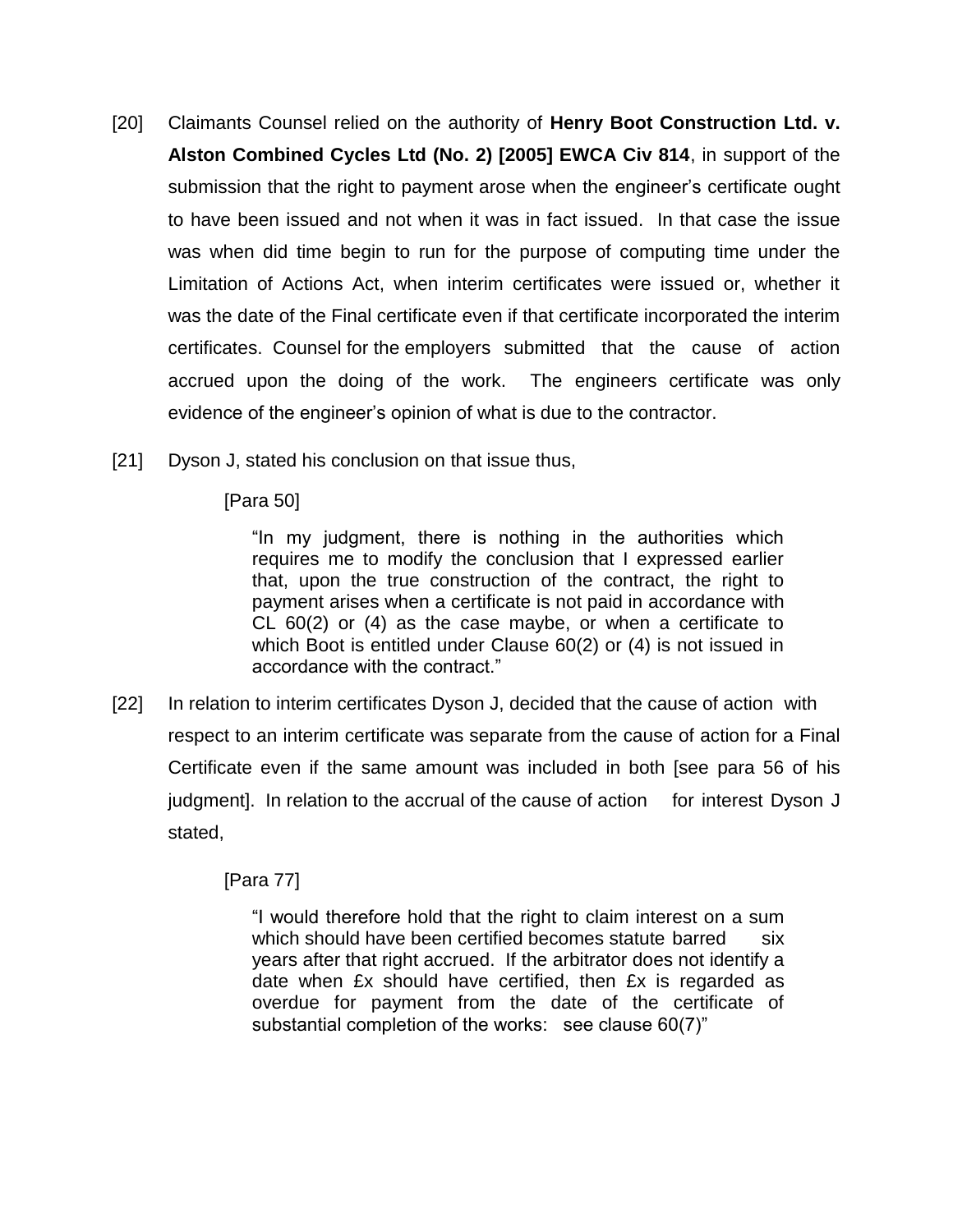- [23] That case therefore really has no direct bearing on the issue before me. Furthermore, and as Dyson J indicated, it really is a matter of construction of the contract.
- [24] Counsel for the Attorney General submitted that the event which triggers the right to payment is the issue of the Final Payment Certificate. The Court is not entitled to look behind that. Therefore any delay prior to the event cannot give a right to interest. She submitted that insofar as the cases referred to when a certificate "ought to have been issued," they were considering situations when a Final Certificate was not issued. Further as no misfeasance had been alleged or proven in the conduct of the employer or the engineer there was no basis for the court to go behind the engineer's certificate.
- [25] It is apparent that there were 5 periods of delay in this matter. In the first place there was in the period 1997 – 2000 a dispute between the Claimant and the engineer (NHDC) with respect to items in the Final Statement of account. [See letters dated  $12<sup>th</sup>$  January 1998, 21<sup>st</sup> January 1998, 13<sup>th</sup> February 1998, 16<sup>th</sup> March 1998, 14<sup>th</sup> April 1998, 9<sup>th</sup> November 1998, 6 January 2000, [Tabs 7 to 15 Exhibit 1, bundle of documents].
- [26] In the second place, there is the period 27 March 2000 to  $5<sup>th</sup>$  July 2000. In its letter of  $27<sup>th</sup>$  March 2000 [tab 15 Exhibit 1, bundle of documents] the engineer (NHDC) with reference to the Final Statement of account stated that, "it appears to be in order." The Defendant's witness Mr. Keith Atkinson said that was not a sufficiently definitive statement. He said, and I accept his evidence, that his efforts by telephone failed to get clarification. He thereafter requested clarification by letter dated  $10<sup>th</sup>$  May 2000 [Tab 16 Exhibit 1 bundle of documents]. It was not until the  $5<sup>th</sup>$  July 2000 [Tab 17 Exhibit 1, bundle of documents] that the engineer revised its letter. I find nothing unreasonable about the position adopted by the Defendant which was entitled to demand unequivocal advice from the engineer.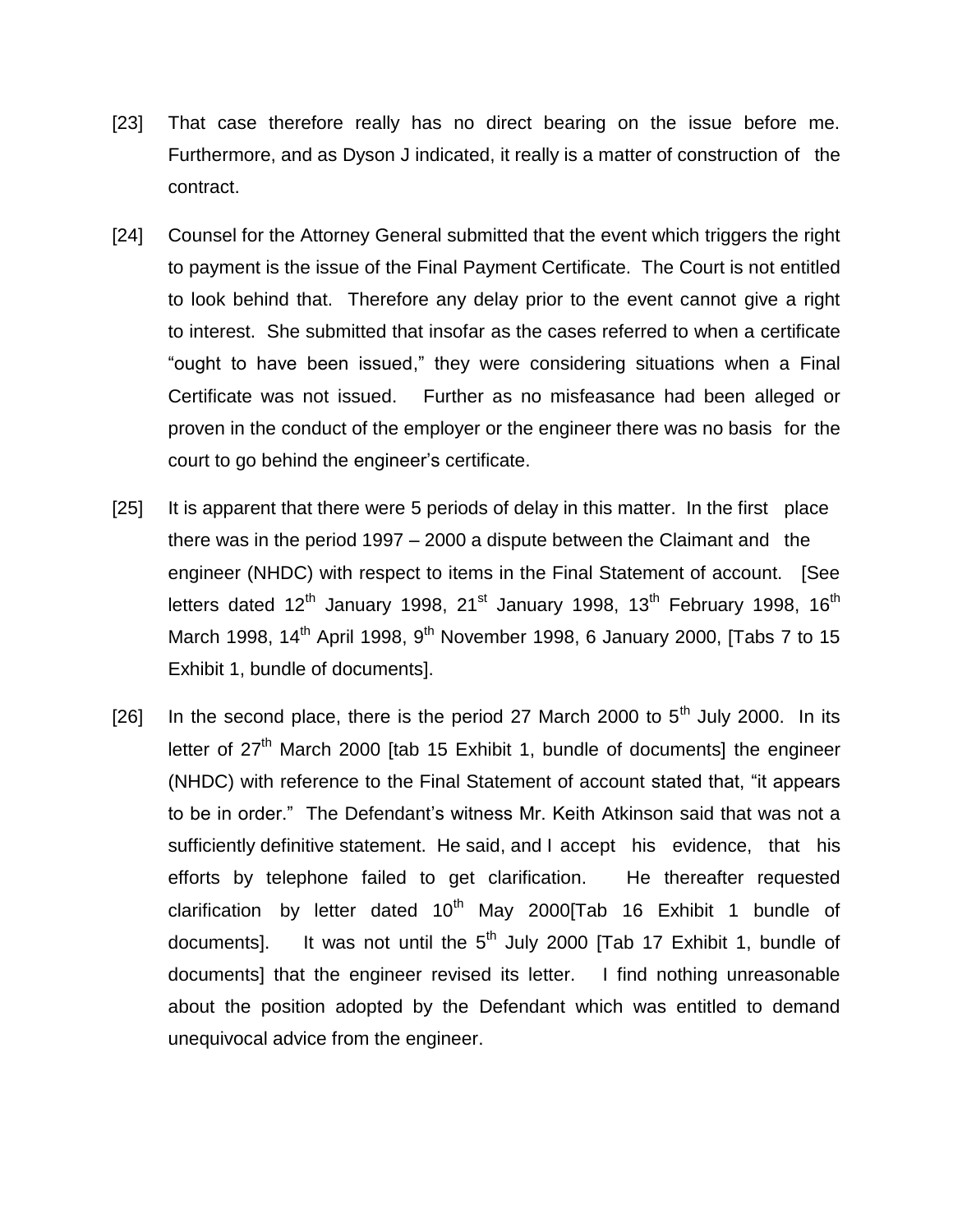- [27] The Defendant did not however sign the Final Statement of Account until the  $7<sup>th</sup>$ September 2000 [Tab 31 Exhibit 1 Bundle of documents]. I find that the delay between the  $5<sup>th</sup>$  July and  $7<sup>th</sup>$  September 2000 (the third period of delay) has been explained adequately. Mr. Atkinson indicated that he did his own verification of the figures in that period.
- [28] The fourth period of delay concerns the  $7<sup>th</sup>$  September to 11<sup>th</sup> December 2000. On that latter date the Final Payment Certificate was issued. This delay is attributable to the engineer (NHDC). It has not been explained mainly because the engineers are not party to this suit, nor were they called to give evidence. It was not suggested that the Defendant is liable for the engineers delay.
- [29] The fifth period of delay follows the issue of the Final Payment Certificate. Delay occurred because Final payment was not made until the 31<sup>st</sup> March 2001 more than 45 days after the Final Payment Certificate was issued. This delay is explained by the Defendant as being due to the uncertainty as to how that payment was to be made. The uncertainty arose because by letter dated  $8<sup>th</sup>$ December 2000 attorneys at law writing on behalf of Ronham Associates made a claim on the Defendant with respect to the sums due to the Claimant [See letter dated December 8 2000 Tab 18 Exhibit 1]. That letter be it noted was copied to the Defendant. By letter dated  $18<sup>th</sup>$  December 2000 the Claimant indicated agreement with Ronham & Associates claim. [Tab 19 exhibit 1 bundle of documents]. The Defendant did not seek the advice of the Solicitor General until the  $19<sup>th</sup>$  March 2001 [Tab 23 Exhibit 1 bundle of documents]. That advice was promptly given on the 30<sup>th</sup> March, 2001 [Tab 24 Exhibit 1 bundle of documents]. As stated earlier (see paragraph 17 above) payment was made on the following day,  $31<sup>st</sup>$  March 2001.
- [30] In my judgment, this court is not entitled to look behind the Final Payment Certificate. The contract is clear that the interest accrues to the contractor in the event of non-payment within 45 days of the Final Payment Certificate being delivered to the employer. This claim is for interest pursuant to Clause 60(7) (c). It is not therefore for this court, as Claimant's counsel would have it do, to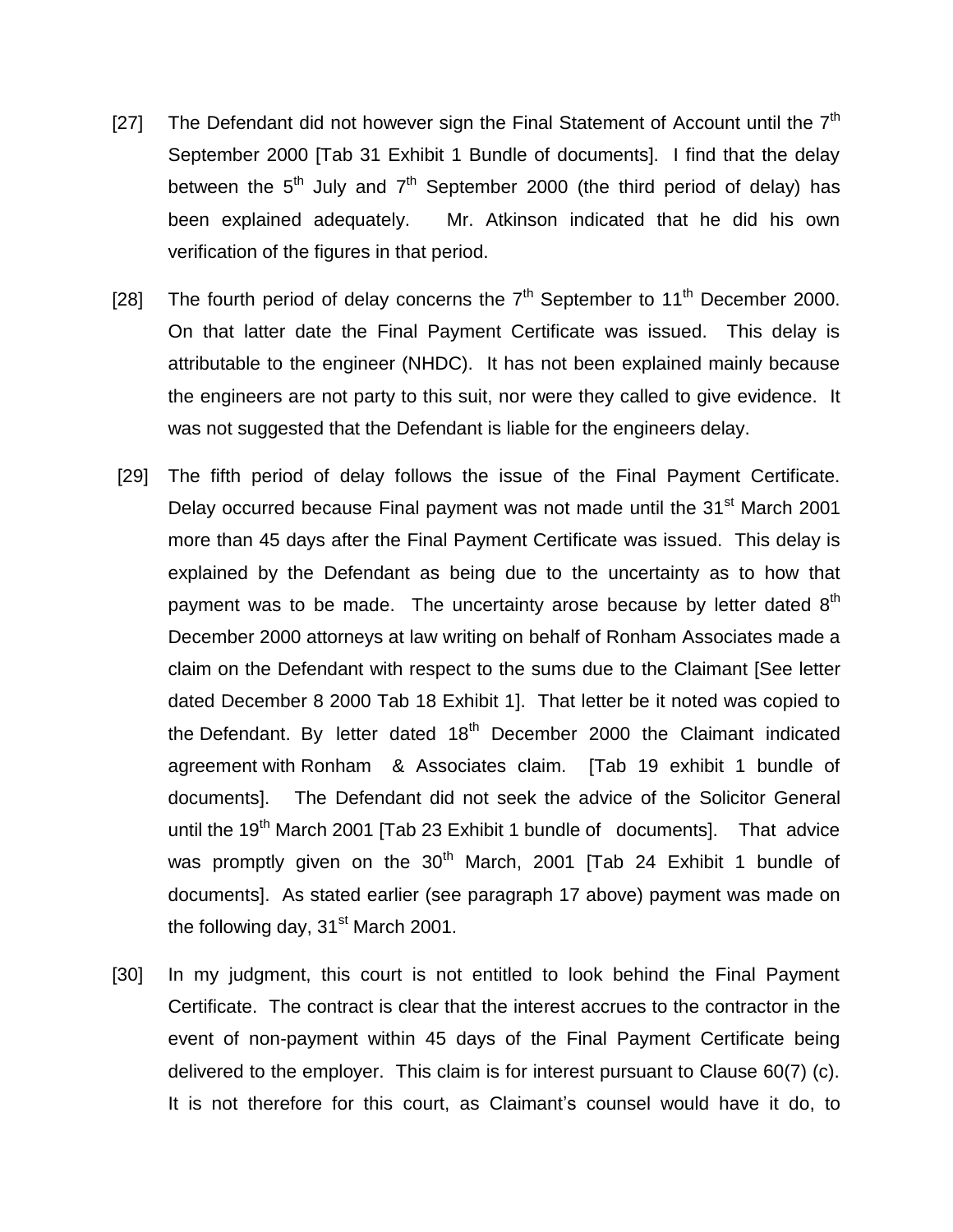assume, or extrapolate, or proclaim, a date when the Final Certificate "ought to have been issued". Certainly not in a context where a certificate has been issued. Such an approach would guarantee uncertainty and no end to claims. Courts, and arbitrators would forever be asked to determine the reasonableness or otherwise of prior conduct and the "assumed" date of issue. The regime established by the contract is clear and is obviously intended to avoid uncertainty.

- [32] Any issues related to a prior breach or delay can be arbitrated or made part of the dialogue and exchange prior to agreement on the Engineers Draft Final Account. When that is signed by both parties it becomes the "Final Account" [Clause 60 (7) (b)]. It was suggested that the Defendant ought to have signed the engineer's draft Final account immediately. I reject that suggestion, because either party even at that late stage continued, after reconciling interim certificates and all the other aspects of the project to, have the right to raise a query with the engineer. If the employer delayed for an unreasonably long time to sign the Draft Final Account, then conceivably the contractor might allege breach of contract and damages. This however would not be a claim for interest under Clause 60(7) (c).
- [33] In the result therefore I hold that the only relevant period of delay is the  $7<sup>th</sup>$ December 2000 to 31 $\mathrm{^{st}}$  March 2001 time frame (the  $5^{\mathrm{th}}$  period of delay described at paragraph 29 above). Clause 60 (7) (c) requires payment no later than 45 days after the employer receives the Final Payment Certificate. There is no exception made for "reasonable excuse." In other words the Claimant should have been paid on or about the  $20<sup>th</sup>$  January 2001.
- [34] The Defendant alleges that it is the claim by Ronham Associates Ltd. and the fact that it conflicted with the earlier instructions of the Claimant which led to this delay. However as we have seen the Claimant very promptly confirmed that the payment ought to be made to Ronham. Furthermore the Defendant took rather a long time to seek advice. This cannot be said to be a situation where the delay in payment was induced by the Claimant's conduct or was caused by it. In the